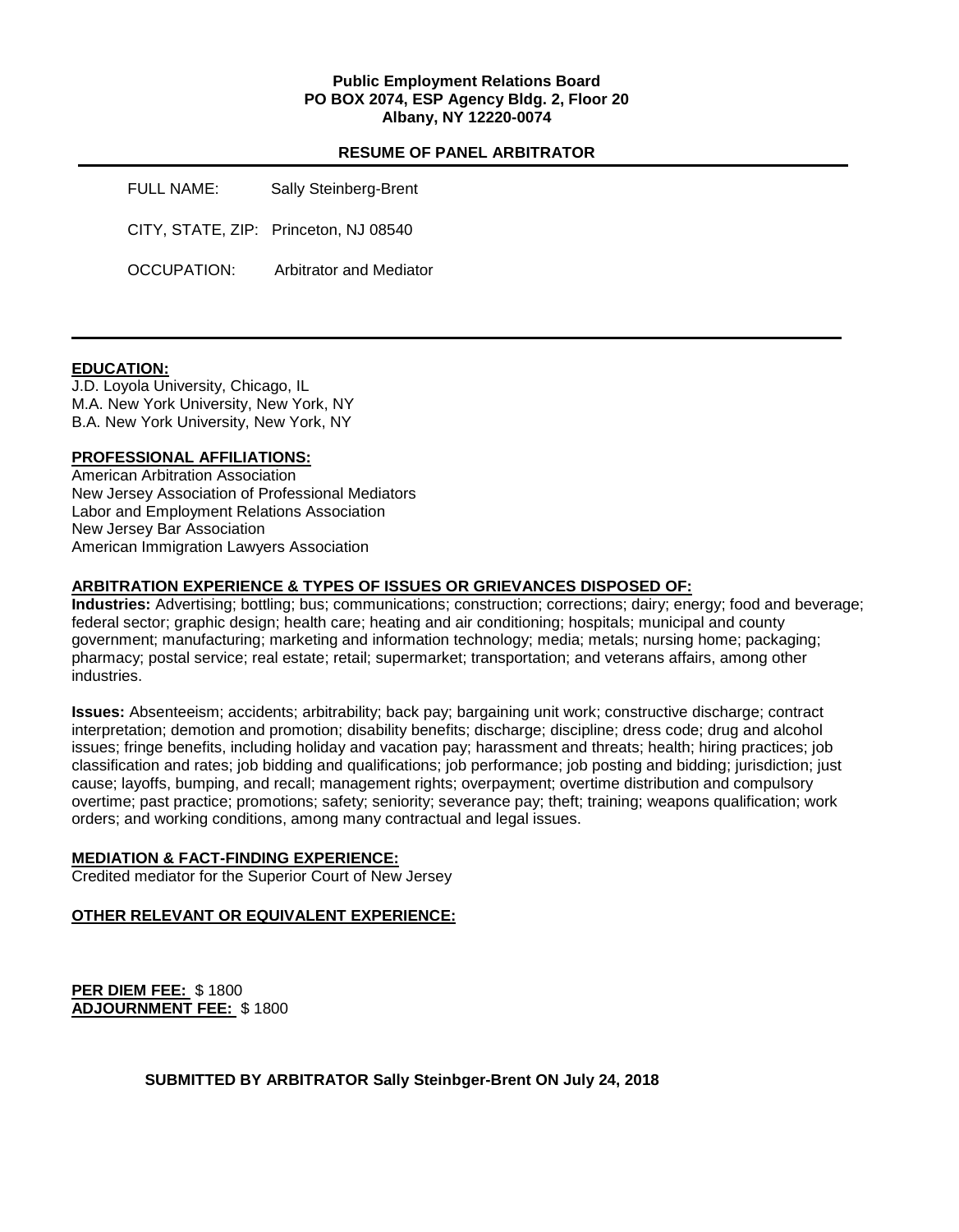### **Public Employment Relations Board PO BOX 2074, ESP Agency Bldg. 2, Floor 20 Albany, NY 12220-0074**

# **BILLING DISCLOSURE STATEMENT**

# ARBITRATOR'S NAME: **Sally Steinberg-Brent**

The following is a description of my fees and expenses:

# A) HEARING TIME.

- (1) My per diem is \$1800 for each day or any part thereof spent hearing a case.
- (2) If a hearing day exceeds 8 hours, I charge:

 $\Box$ a second full per diem  $\boxtimes$ a prorated per diem

 $\Box$ no additional charge  $\Box$ other (describe) :

(3) Additional comments:

B) STUDY TIME.

- (1) I charge \$ 1800 for each day spent in preparation of the opinion and award.
- (2) This charge  $\boxtimes$  will  $\Box$  will not be prorated for partial days devoted to such preparation.
- (3) Additional comments:

# C) TRAVEL TIME AND EXPENSES.

(1) When travel time plus hearing time exceeds 10 hours in a calendar day:

 $\Box$  Not applicable (no additional charge)

- $\boxtimes$  I charge as follows (describe): pro-rated per diem
- (2) I charge for actual, travel-related expenses incurred in connection with the case  $\boxtimes$ YES  $\Box$  NO.

Where appropriate, a mileage charge for auto travel will be billed at:

 $\boxtimes$  Prevailing IRS rate  $\Box$  Other (describe):

(3) When the scheduled hearing day(s) requires an overnight stay:

 $\boxtimes$ There is no charge, other than for lodging and subsistence.

 $\Box$ I charge as follows (describe):

(4) Additional Comments: